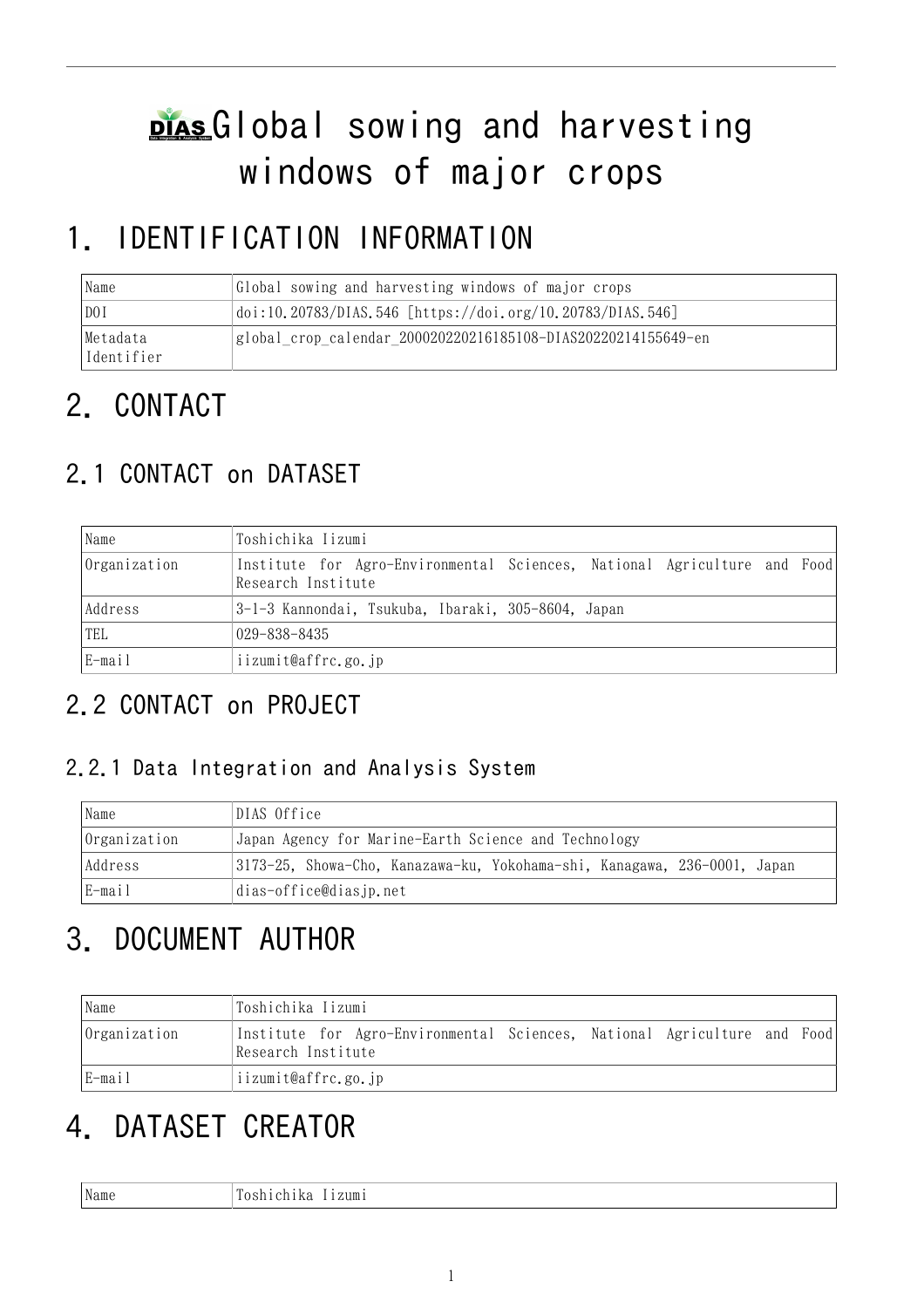| Organization | Institute for Agro-Environmental Sciences, National Agriculture and Food<br>Research Institute |  |  |  |  |  |
|--------------|------------------------------------------------------------------------------------------------|--|--|--|--|--|
| E-mail       | iizumit@affrc.go.jp                                                                            |  |  |  |  |  |

# 5. DATE OF THIS DOCUMENT

2022-02-16

# 6. DATE OF DATASET

creation : 2018-07-04

# 7. DATASET OVERVIEW

# 7.1 Abstract

Using daily weather data for the period 1996 2005 as the inputs to a rule-based model, we derive calendars for maize, rice, winter and spring wheat and soybeans around the year 2000 with a spatial resolution of 0.5° in latitude and longitude. Winter and spring wheat and rainfed versus irrigated conditions are differentiated. Separate calendars for rainfed and irrigated conditions and three representative varieties (short-, medium- and long-season varieties) are estimated. The daily probabilities of sowing and harvesting derived using the model can be converted into sowing and harvesting windows, respectively, with user-defined thresholds.

# 7.2 Topic Category(ISO19139)

farming

## 7.3 Temporal Extent

| Begin Date                  | $ 2000 - 01 - 01 $ |
|-----------------------------|--------------------|
| End Date                    | 2000-12-31         |
| Temporal<br>Characteristics | Daily              |

## 7.4 Geographic Bounding Box

| North<br>latitude      | bound $90$   |     |
|------------------------|--------------|-----|
| West<br>longitude      | bound $-180$ |     |
| Eastbound<br>longitude |              | 180 |
| South<br>latitude      | bound $-90$  |     |

# 7.5 Grid

| Dimension Name | Dimension<br>(slice number<br>0f | Size Resolution Unit |
|----------------|----------------------------------|----------------------|
|                | the dimension)                   |                      |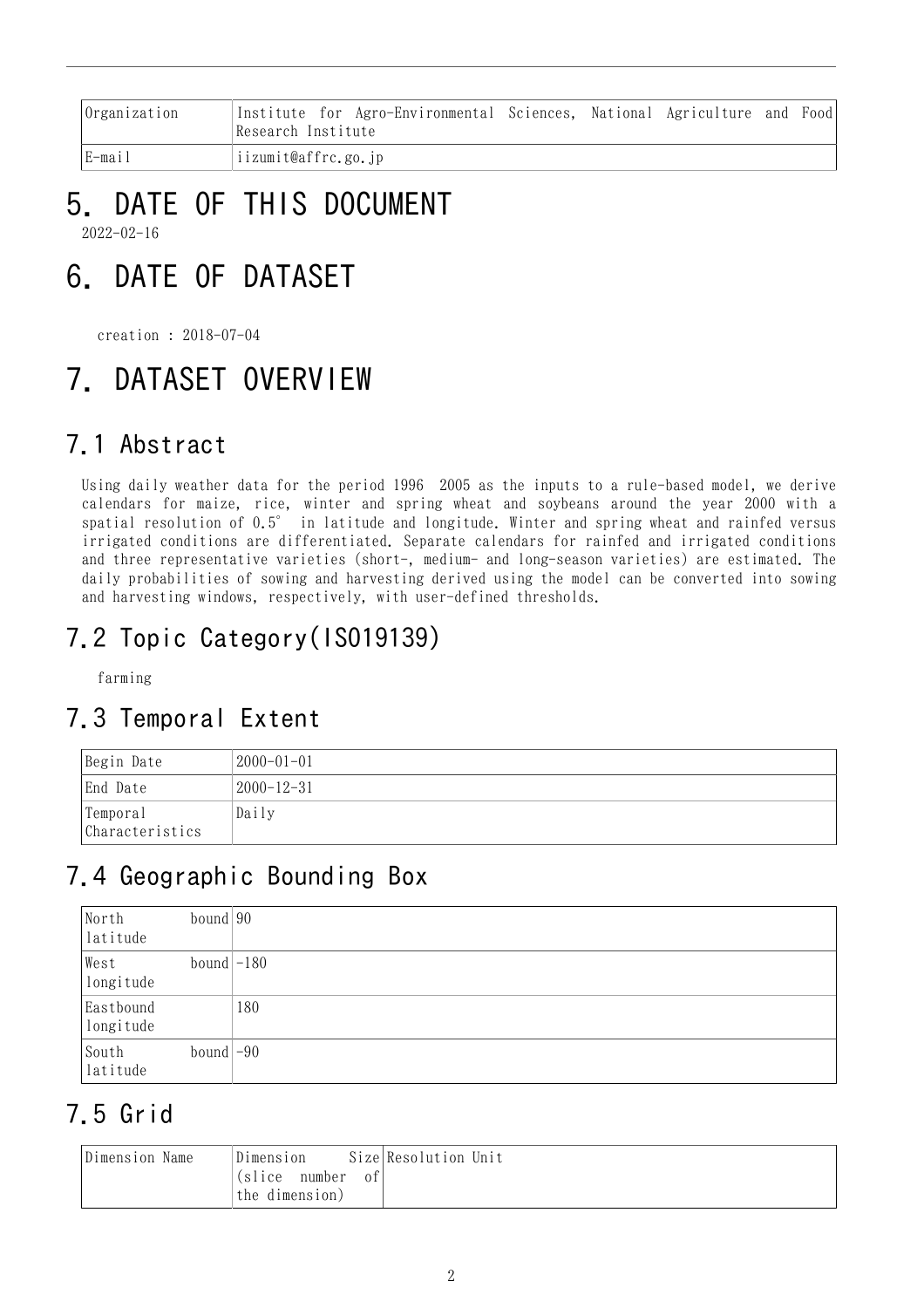| column   | 720 | $\vert 0.5 \rangle$ (deg) |
|----------|-----|---------------------------|
| row      | 360 | $\vert 0.5 \rangle$ (day) |
| vertical |     | (level)                   |

# 7.6 Geographic Description

## 7.7 Keywords

### 7.7.1 Keywords on Dataset

| Keyword Type | Keyword<br>Keyword<br>Name                                                             |  | thesaurus |
|--------------|----------------------------------------------------------------------------------------|--|-----------|
| theme        | $ Agriculture \rangle$ Agricultural Plant Science $\geq$ Cropping Systems GCMD science |  |           |

### 7.7.2 Keywords on Project

#### 7.7.2.1 Data Integration and Analysis System

| Keyword Type | Keyword | Kevword <br>Name                              |               | thesaurus |
|--------------|---------|-----------------------------------------------|---------------|-----------|
| theme        |         | $DIAS$ > Data Integration and Analysis System | No Dictionary |           |

### 7.8 Online Resource

File download : <https://data.diasjp.net/dl/storages/filelist/dataset:546>

### 7.9 Data Environmental Information

### 7.10 Distribution Information

| name   | version<br>$- - - - -$ | $\sim$ $\cdot$<br>Spec1<br>10n<br>1 cat<br>------- |
|--------|------------------------|----------------------------------------------------|
| NetCDF |                        |                                                    |

# 8. DATA PROCESSING

## 8.1 Data Processing (1)

### 8.1.1 General Explanation of the data producer's knowledge about the lineage of a dataset

The rule-based model determines the potential sowing and harvesting dates of a crop of interest at a given location based on the sequence of rules and a 10-yr period of daily weather data. The rules describe climatic requirements in terms of heat, chilling, moisture and field workability. Rainfed and irrigated conditions are separately considered. The potential sowing date indicates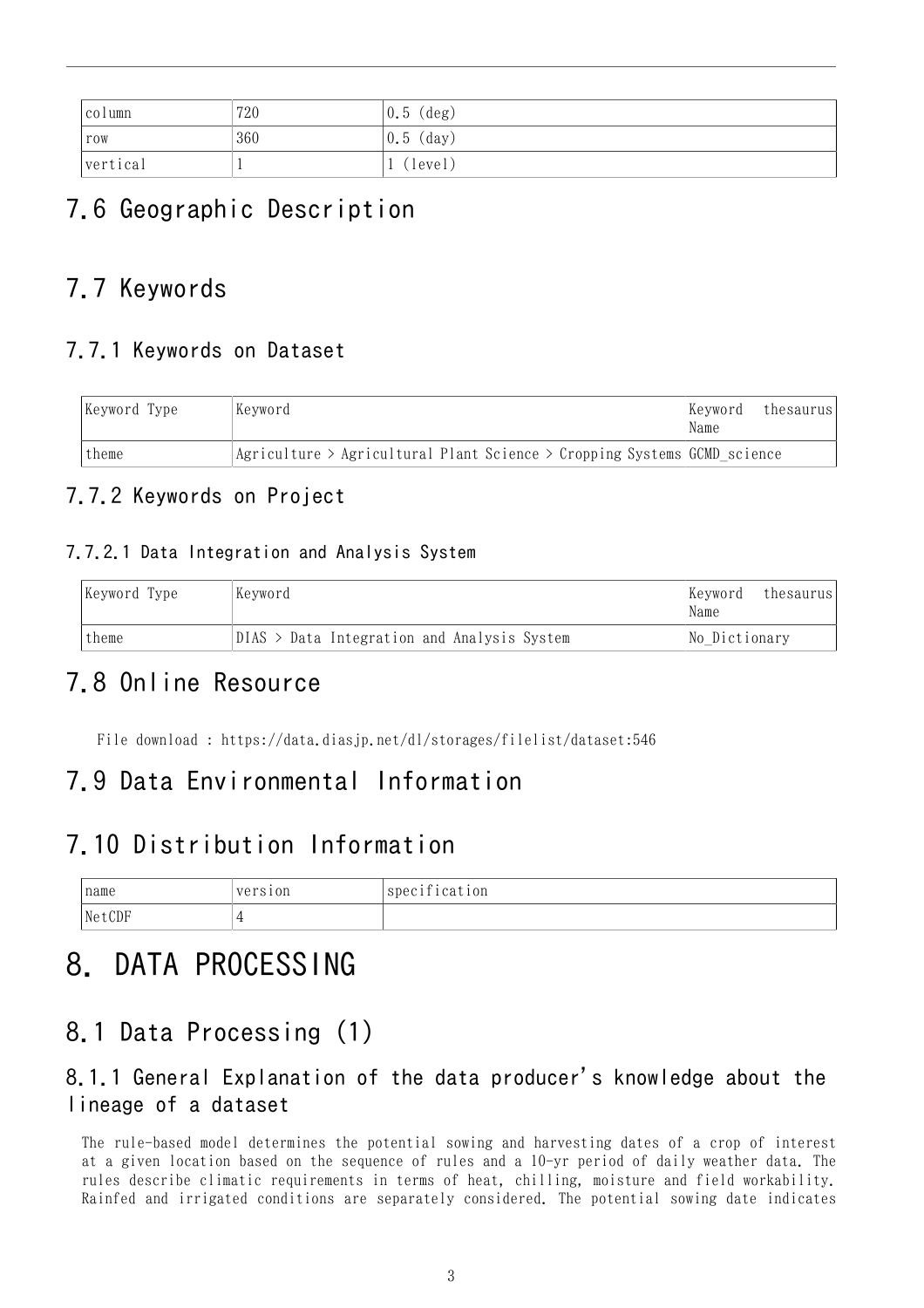days with a higher probability of completing the annual crop life cycle under a given weather pattern and soil hydrologic condition.

#### 8.1.2 Data Source

| Data Source Citation Name | Description of derived parameters and processing |
|---------------------------|--------------------------------------------------|
|                           | techniques used                                  |

## 9. DATA REMARKS

We compared the SAGE and MIRCA2000 datasets with the modeled sowing and harvesting windows. The global data reported in USDA (1994) were also used because clear distinctions between multiple cropping seasons were available.

# 10. DATA POLICY

### 10.1 Data Policy by the Data Provider

Users are asked to cite the reference (Iizumi et al., in review) when the dataset is used.

### 10.2 Data Policy by the Project

#### 10.2.1 Data Integration and Analysis System

If data provider does not have data policy, DIAS Terms of Service (https://diasjp.net/en/policy/) and DIAS Privacy Policy (https://diasjp.net/en/privacypolicy/) apply.

If there is a conflict between DIAS Terms of Service and data provider's policy, the data provider's policy shall prevail.

## 11. LICENSE

## 12. DATA SOURCE ACKNOWLEDGEMENT

#### 12.1 Acknowledge the Data Provider

#### 12.2 Acknowledge the Project

#### 12.2.1 Data Integration and Analysis System

If you plan to use this dataset for a conference presentation, paper, journal article, or report etc., please include acknowledgments referred to following examples. If the data provider describes examples of acknowledgments, include them as well.

" In this study, [Name of Dataset] provided by [Name of Data Provider] was utilized. This dataset was also collected and provided under the Data Integration and Analysis System (DIAS), which was developed and operated by a project supported by the Ministry of Education, Culture, Sports, Science and Technology. "